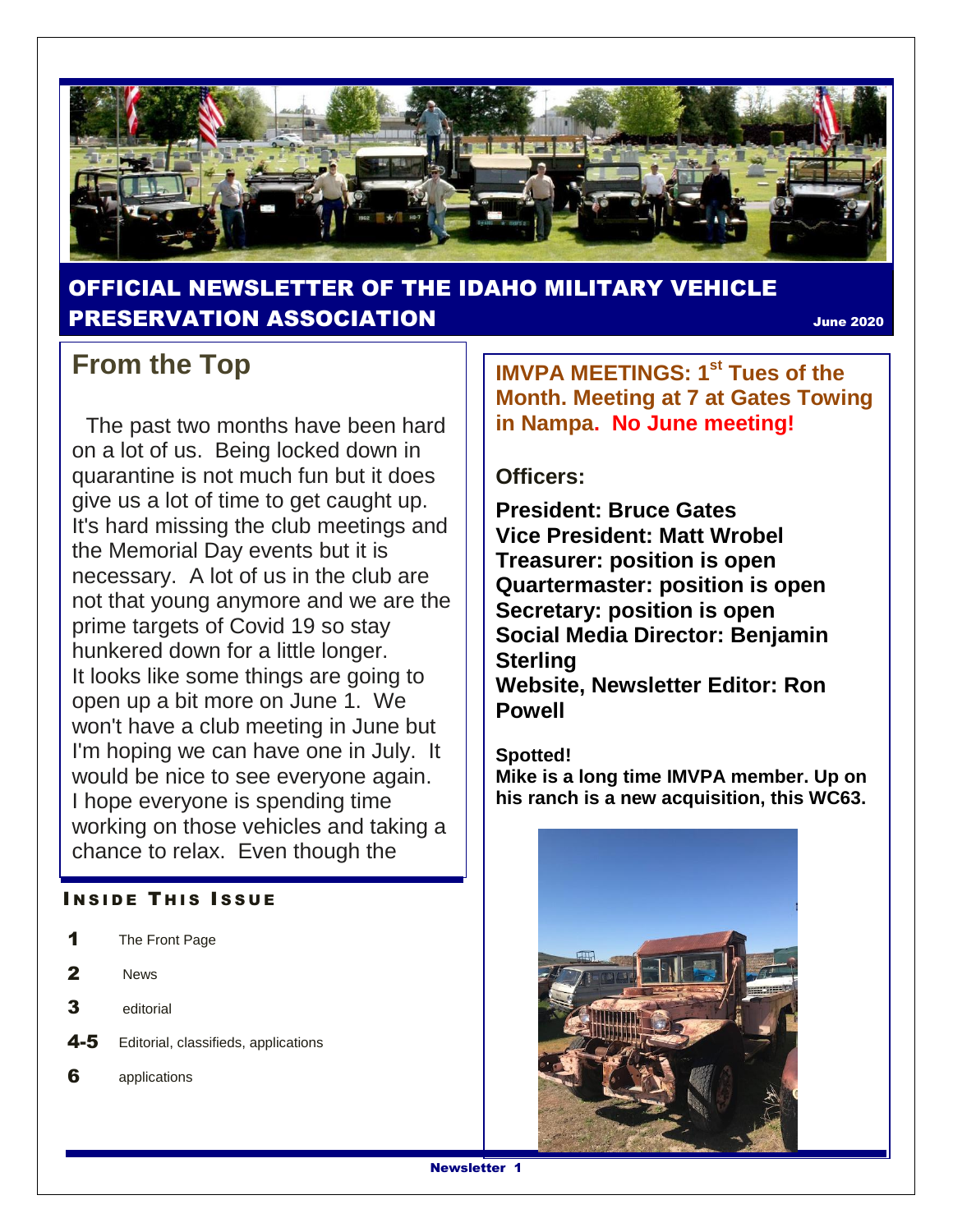lockdown is hard on some of us I'm sure there are others that have not changed their lifestyle much and were pretty much locked down anyway.

-Bruce Gates President, IMVPA

### **It was in the news…**

Memorial Day is a federal holiday and is observed on the last day of May. Its purpose is for honoring and mourning the military personnel who have died while serving in the United States Armed Forces. Sadly there were no parades this year, and commemorations were greatly reduced. Thank you coronavirus and China.

- You might have noticed this top was for sale in last month's newsletter. -Brian said this winter top is still for sale, but the ad will come down over the summer. I'm sure the sadist in you would like to run this in August. Don't be wimp and go get this for your jeep. Or I guess you could add air conditioning.



-

-Our member Benjamin is a firefighter and his district has been climbing stairs to raise funds and support the Leukemia and Lymphoma Society (LLS). Will you help and donate?! Reach out to Benjamin Sterling using your IMVPA social roster to find out how!

- The MVPA is planning to do their Parks Highway 2020 convoy in mid to late August this year. They will be going through Baker City, Halfway, OR and up the 39 Road into Joseph, OR on the afternoon of Aug. 20. They will have a static display in Joseph and leave on AM of the 21st for Lewiston, ID. Alex Gordon of the Idaho Motor Pool will host a BBQ on that day. For more information or If you have any questions or just want to chat, drop Doug an email or give me him a call at 541-398-8867. Or if you are the anti social type and don't want to talk to people on the phone, there are more details in last month's newsletter.

**wanted: your newsletter articles, photos, and editorials. The winter months are a great time to submit editorials and stories. Send them in now!**

-Here is some input that I've gotten from members for the newsletter over the last 3 months:

-Did you know we had a website? Go to Idahomvpa.org to get the latest news.

**- Have you paid your IMVPA dues?**

Don't' see it? ÷

Newsletter 2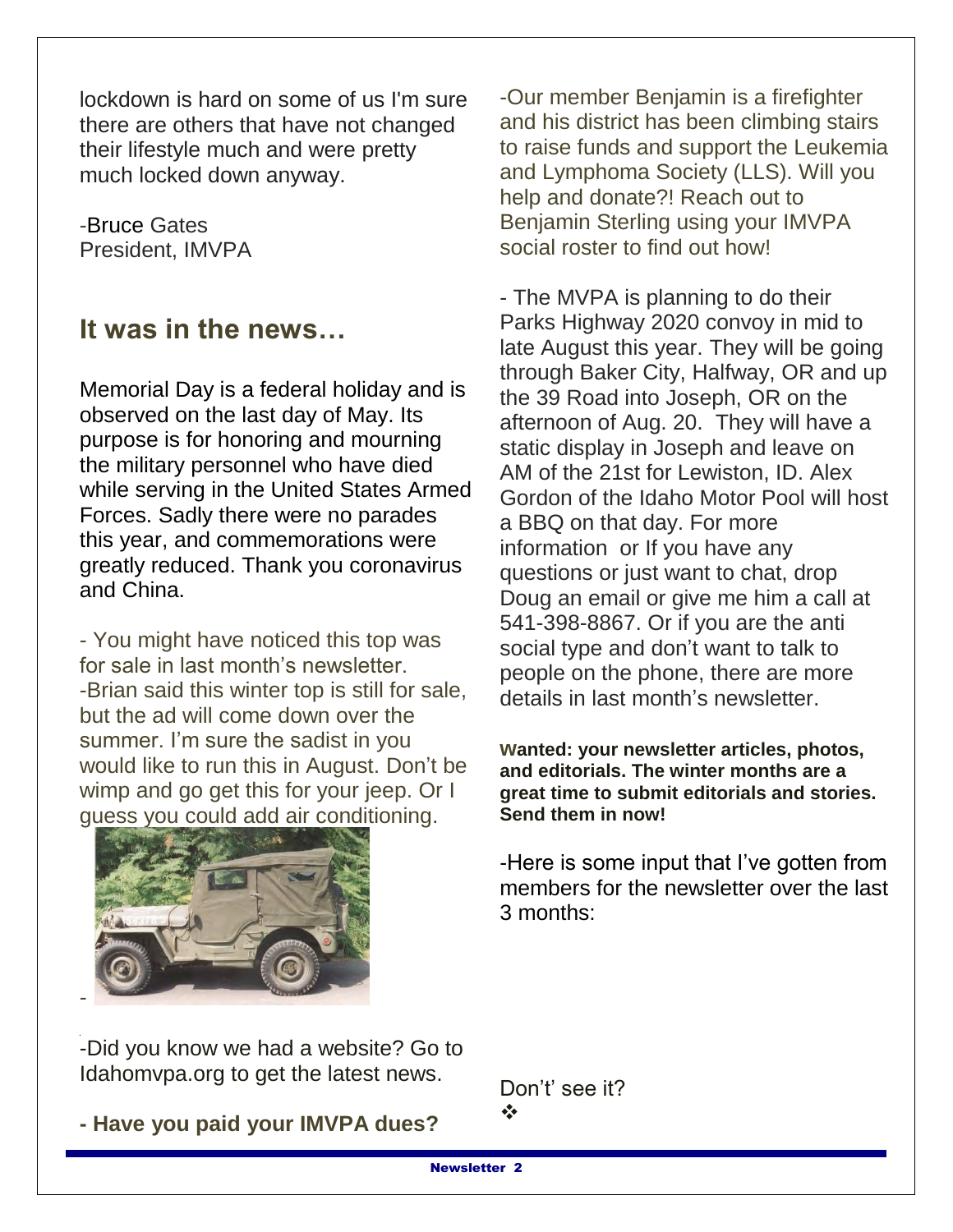# **His glass is half empty. -By anonymous**

 There are some people in the IMVPA who think they know who "anonymous" is, and like to mention it all the time. So maybe it's time for the big reveal, and everyone should finally know who it is that writes these amazing (you mean trashy –ed) columns. So here we go, wait for it, anonymous is, YOU! That's right, anonymous is in all of you. Because let's be completely honest, life is about pessimism and regrets, like having pimento loaf for dinner.

 So yeah, the human outlook on life is schadenfreude, which is a german word that has no English translation. But essentially it's about the pleasure you get from someone else's misforture. This is the reality of life folks! Ever read the works of the philosopher Nietzsche? Did he get it right?

 In case you still don't believe me, here's an example of what I'm talking about. Here's a little rust hole in the side of my GPW. No problem, a little tack weld and it's all fixed. But come out the next day and there it is again, as if the weld fell out. So on goes some bondo, and bam, same thing! Next idea is some short strand fiberglass reinforced with Kevlar! Did it work? Um no, the all seeing blind eye returns! JB weld? Didn't work! This is about as frustrating as watching Adam West play the part of Batman. So now it's time for the big guns, and out comes the speed grip industrial strength adhesive. Thank you Bob for getting me a great price on your spare applicator gun, which normally costs more money than a 18 speed racing bicycle. This stuff is what they supposedly used to fix the space shuttle O-ring problem back in the day. Clean it, prep it, apply it, and then turn out the lights and come back the next morning to find….

 THE STINKING HOLE IS STILL THERE! It's the gateway to hell, I mean is this the window to Satan himself? Now I admit I found no reason to go poking around behind this panel. I mean what's to be found? Some old weld, bondo, a dryer sock and some proof of bigfoot's existence? You don't mess with a poltergeist folks. No, let's just stick a bolt head in there and call it good. Hope it keeps the demons out of the engine compartment.

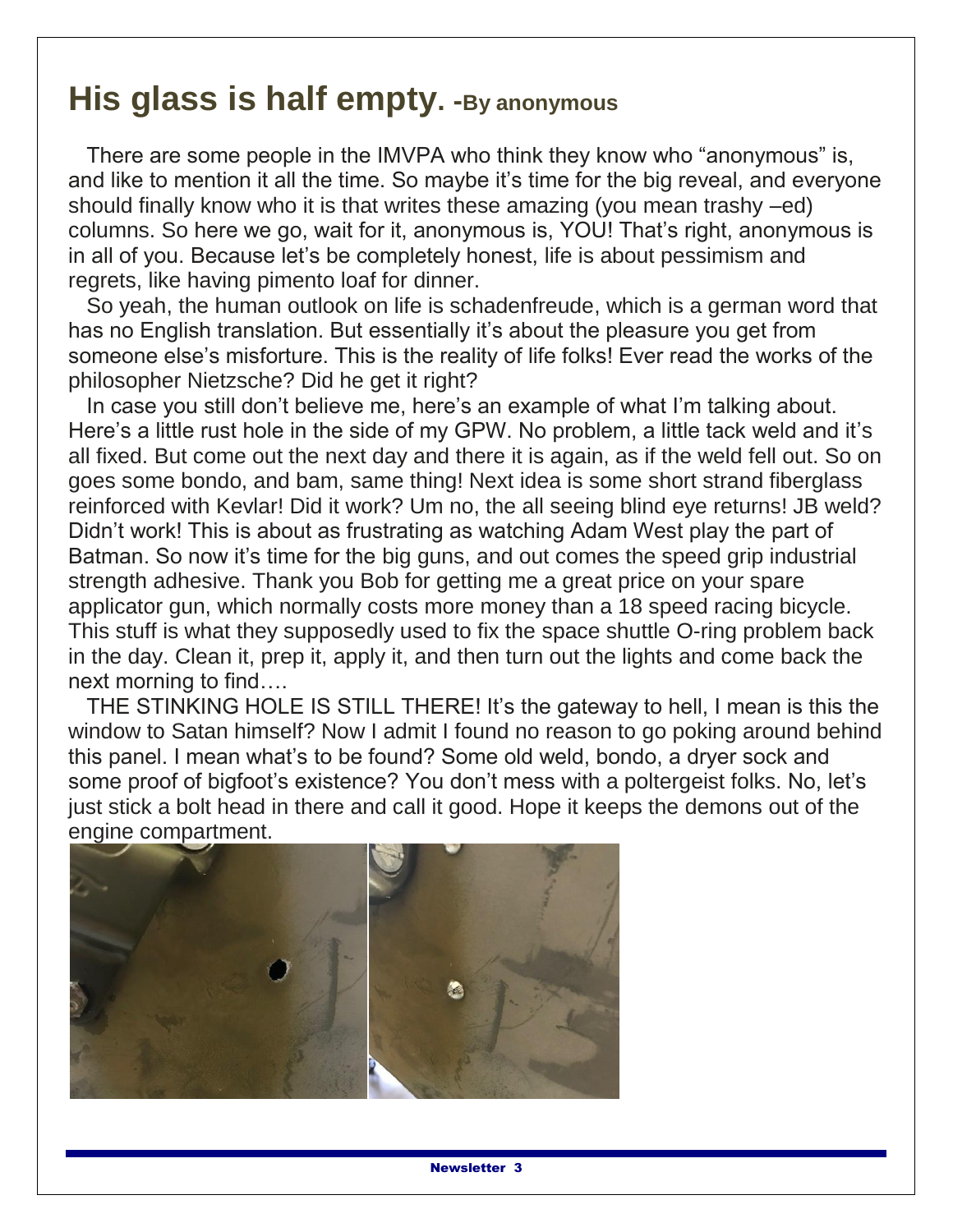### **New acquisitions by Mike Pierce and Ron Powell**

 It's not too likely you've been up to Mike's ranch, which sits on a hill top way out of town. But if you've gotten past the no trespassing signs you would have seen vehicles like these. You see for the past year Mike's been helping his dad move from New York to Idaho, and they have been making many trips back and forth, logging many thousands of miles. His dad is somewhat of a hoarder (car enthusiast, use some tact, 'ed). He recently found this WC63 in Washington state and ran up and grabbed it, why? Well why not put a few more hundred miles on his box van. It's a real ww2 gem and remarkably complete. I asked Mike about the timeline on when it'll be restored but got no answer. First they have to finish moving dad and all his stuff, then build him a huge shop for his collection which will include a repair and fabrication bay for all his cool tools. Then a small retirement house, maybe in that order.

 Ah yes, we can't forget about the 'other truck' which isn't military at all. But it's one of the coolest things I've ever seen. I would like Mike to restore it and paint it white, wear a white vintage milk man outfit while driving it around, then maybe sell snow cones and ice cream out of the back at the county fair to pay for it all. Ah yes, it's fun to dream up plans for other people.





**This Wc63 was brought home this month from the wilds of Washington state. No reason to fear COVID-19. Tetanus on the other hand…**

**And who can identify this civilian truck? Email your answers to the editor and you win…nothing. He'll just be amazed that anyone read this at all.**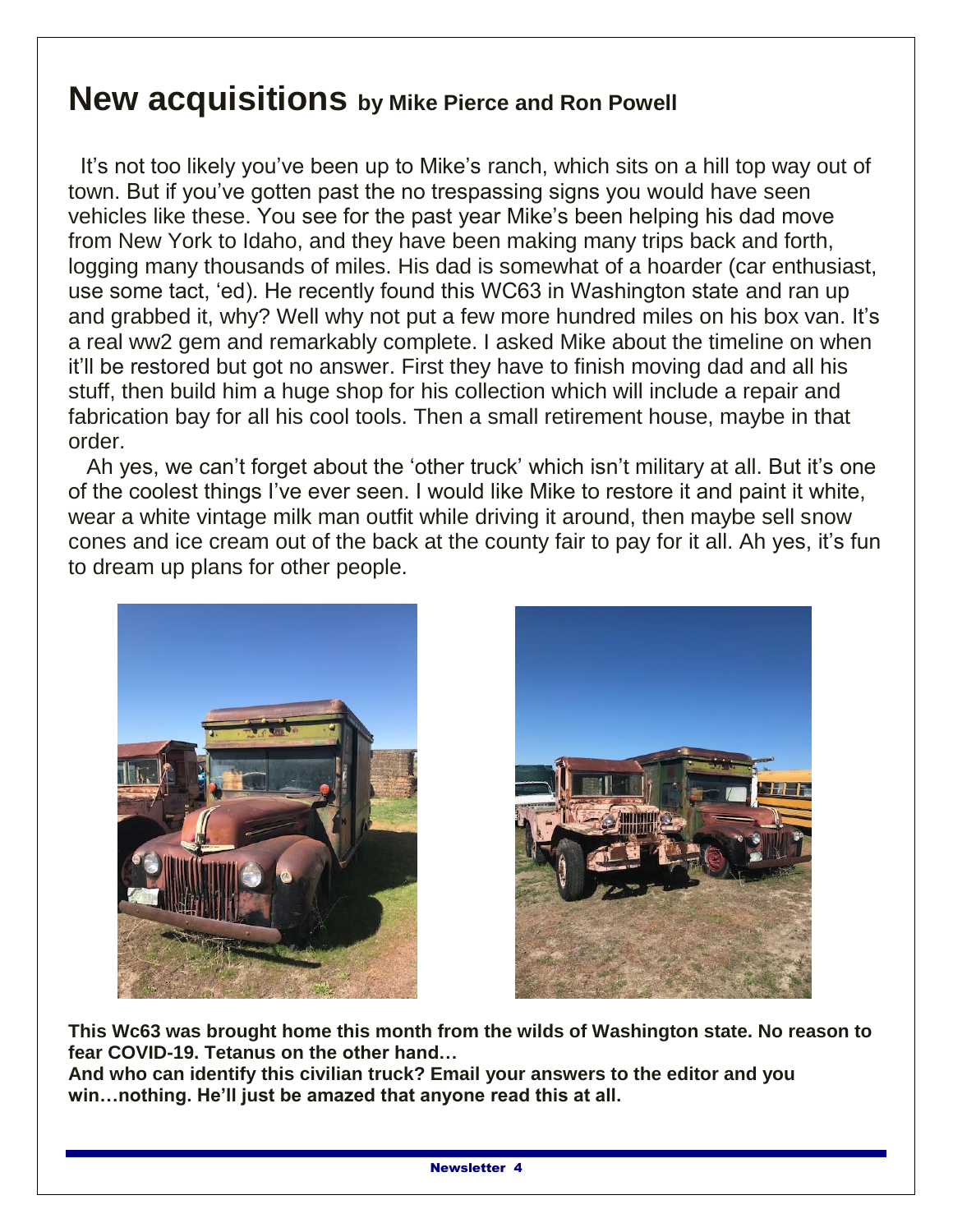# **YOUR FREE CLASSIFIED ADS, free free free and free**

Wanted: M101A2/A3 trailer. Contact Ben at **hondatoys@gmail.com** 

For Sale: Kevlar Helmet size M and cold war steel pot with brand new woodland cover and both in excellent condition. Contact ron at rondoin\_98@hotmail.com. **Wanted:** Civil defense items, contact John Downs at johnrdowns@yahoo.com **For Sale**: lots of MB GPW parts: bellhousing 45, front axle 65, machine gun crossmember from 43 GPW 90, other misc parts too [Rondoin\\_98@hotmail.com](mailto:Rondoin_98@hotmail.com) **For Sale:** misc MB bolt on parts, 5 new NDT Firestone tires 7-15 size \$100 each, and a very complete 1950s ¼ ton military trailer unrestored. Contact Wayne at [waynehanners@msn.com](mailto:waynehanners@msn.com)

**Wanted:** black out light for Harley Davidson motorcycle. Contact [nickwilson4@aol.com](mailto:nickwilson4@aol.com)

**Wanted:** tail lights and black out lights for 1943 GPW. Contact Michael at [michaelsantinik@gmail.com](mailto:michaelsantinik@gmail.com)

**For Sale**: weapons misc, 50 cal trays (\$40), M240B/M2 pintle mount (\$125); Vietnam era ammo tray (best offer), everything is best offer. Also have complete PRC25 radio on mount, w power supply, headphones, etc, very nice condition; contact [mosinmatt@gmail.com](mailto:mosinmatt@gmail.com)



**For Sale**: German tire repair kits for large military truck tires, all tools included to repair it in the field. \$75 sale or trade. POC is Roy at desertglock@yahoo.com